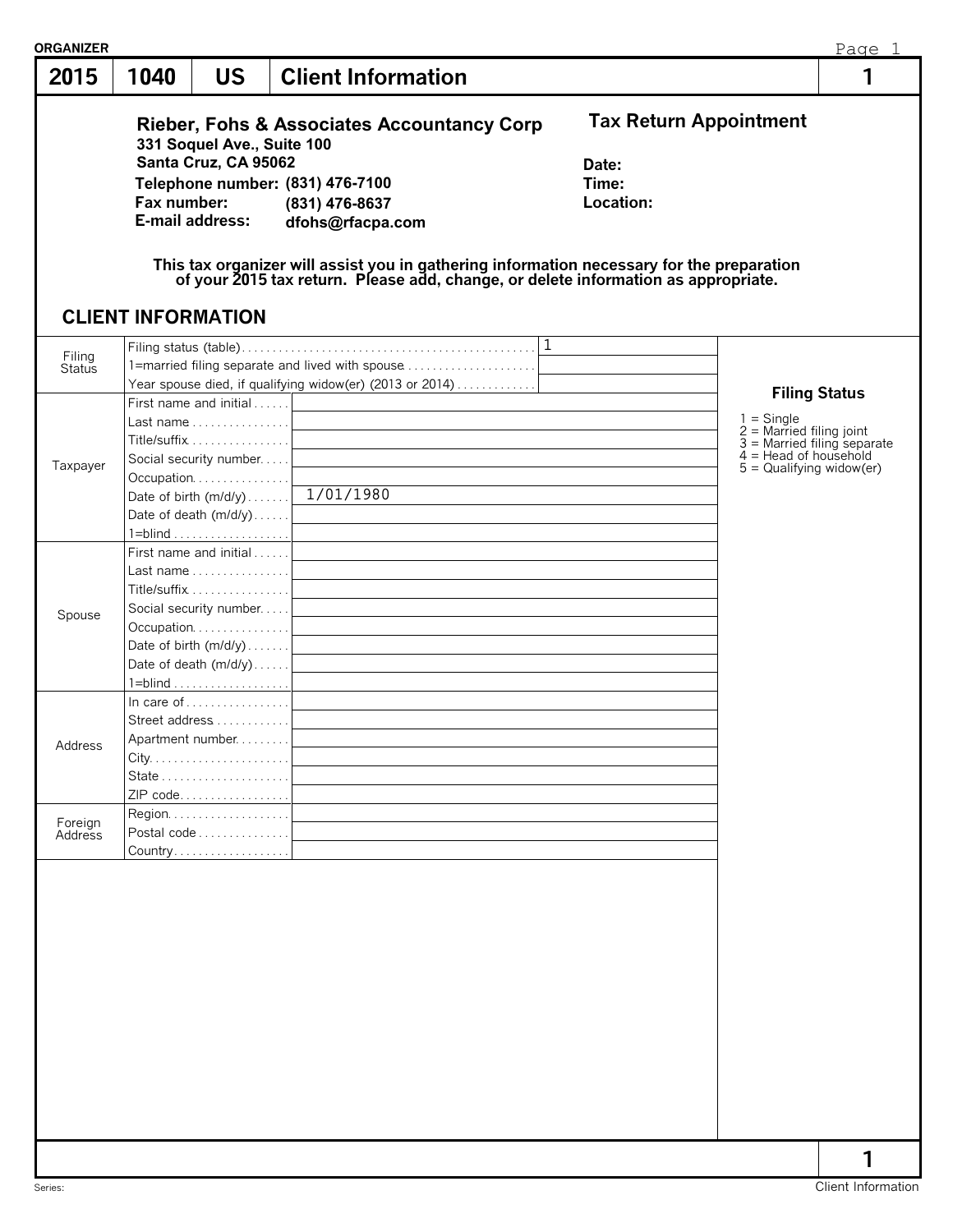| 2015                               | 1040 |                                                                                                                           | US/CA   Client Information (continued)                                                                                                                                                | 1 <sub>p2</sub>                                                                   |
|------------------------------------|------|---------------------------------------------------------------------------------------------------------------------------|---------------------------------------------------------------------------------------------------------------------------------------------------------------------------------------|-----------------------------------------------------------------------------------|
|                                    |      |                                                                                                                           | Please add, change or delete information for 2015.                                                                                                                                    |                                                                                   |
|                                    |      | <b>CLIENT INFORMATION</b>                                                                                                 |                                                                                                                                                                                       |                                                                                   |
| Taxpayer<br>Contact<br>Information |      | Home phone<br>Work phone <br>Work extension <br>Daytime phone (table) $\dots$   1<br>Pager number<br>Fax number           |                                                                                                                                                                                       | <b>Daytime Phone</b><br>$1 = Work$<br>$2 =$ Home<br>$\overline{3}$ = Mobile       |
| Spouse<br>Contact<br>Information   |      | E-mail address<br>Home phone<br>Work phone <br>Work extension <br>Pager number <br>Fax number                             |                                                                                                                                                                                       | <b>RDP Filing Status</b><br>$1 = Not applicable$<br>$2 =$ Joint<br>$3 =$ Separate |
| CA State<br>Information            |      | E-mail address<br>Registered domestic partner<br>filing status (see table)<br>1=PMB no. in address<br>Client Information. | NOTE: If the taxpayer's mailing address includes a private mail box number (PMB), indicate this below and enter the PMB number in the "Apartment Number" field in the Address area of |                                                                                   |
|                                    |      |                                                                                                                           |                                                                                                                                                                                       |                                                                                   |
|                                    |      |                                                                                                                           |                                                                                                                                                                                       |                                                                                   |
|                                    |      |                                                                                                                           |                                                                                                                                                                                       |                                                                                   |
|                                    |      |                                                                                                                           |                                                                                                                                                                                       |                                                                                   |
|                                    |      |                                                                                                                           |                                                                                                                                                                                       |                                                                                   |
|                                    |      |                                                                                                                           |                                                                                                                                                                                       |                                                                                   |
|                                    |      |                                                                                                                           |                                                                                                                                                                                       |                                                                                   |
|                                    |      |                                                                                                                           |                                                                                                                                                                                       |                                                                                   |
|                                    |      |                                                                                                                           |                                                                                                                                                                                       |                                                                                   |
|                                    |      |                                                                                                                           |                                                                                                                                                                                       |                                                                                   |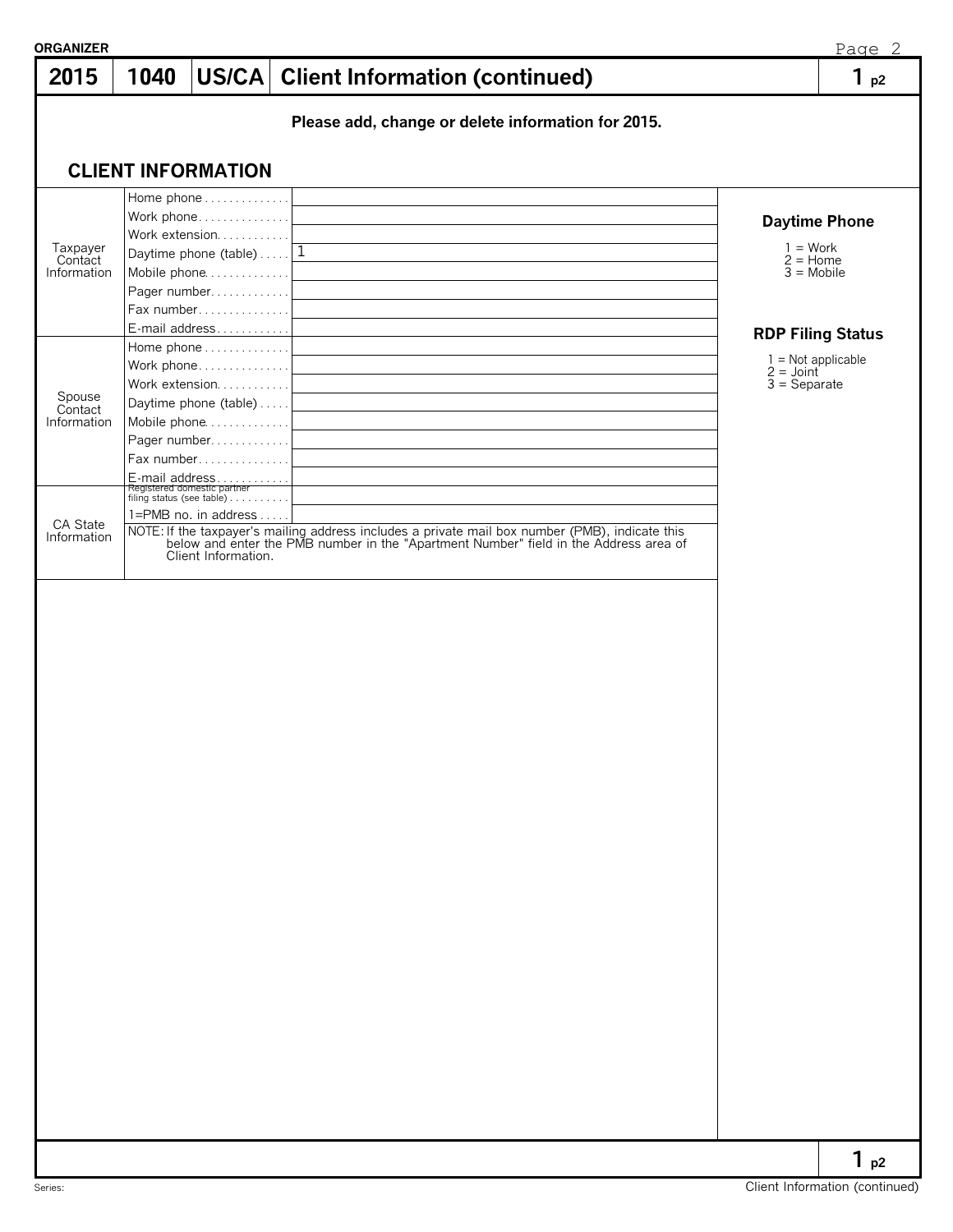| 2015                              | 1040                                                                        | <b>US</b> | <b>Dependents</b> |           |                                                    |                                              | Page 3<br>$\overline{2}$                                              |
|-----------------------------------|-----------------------------------------------------------------------------|-----------|-------------------|-----------|----------------------------------------------------|----------------------------------------------|-----------------------------------------------------------------------|
|                                   | <b>DEPENDENTS</b>                                                           |           |                   |           | Please add, change or delete information for 2015. |                                              |                                                                       |
|                                   |                                                                             |           |                   | Dependent | Dependent                                          |                                              |                                                                       |
|                                   |                                                                             |           |                   |           |                                                    |                                              |                                                                       |
|                                   |                                                                             |           |                   |           |                                                    |                                              | <b>Type of Dependent</b>                                              |
|                                   |                                                                             |           |                   |           |                                                    | $1 =$ Child living w/taxpayer                |                                                                       |
|                                   |                                                                             |           |                   |           |                                                    |                                              | $2 =$ Child not living w/taxpayer<br>$3 =$ Dependent other than child |
|                                   |                                                                             |           |                   |           |                                                    | $4 =$ Head of household only,                |                                                                       |
|                                   |                                                                             |           |                   |           |                                                    | not a dependent                              | $5 =$ Earned income credit only,                                      |
|                                   | Months lived at home                                                        |           |                   |           |                                                    | not a dependent                              |                                                                       |
|                                   | Type of dependent (see table)                                               |           |                   |           |                                                    |                                              |                                                                       |
|                                   | Earned income credit (see table).                                           |           |                   |           |                                                    |                                              |                                                                       |
|                                   | Claimed by: 1=taxpayer, 2=spouse                                            |           |                   |           |                                                    |                                              | <b>Earned Income Credit</b>                                           |
|                                   |                                                                             |           |                   | Dependent | Dependent                                          |                                              | $1 =$ When applicable (default)                                       |
|                                   |                                                                             |           |                   |           |                                                    | $2 =$ Student age 19 to 23                   |                                                                       |
|                                   |                                                                             |           |                   |           |                                                    | $3 = Disabled$<br>$4 = Force$                |                                                                       |
|                                   | $\text{Title/suffix} \dots \dots \dots \dots \dots \dots \dots \dots \dots$ |           |                   |           |                                                    | $5 =$ Suppress                               |                                                                       |
|                                   |                                                                             |           |                   |           |                                                    |                                              |                                                                       |
|                                   | Social security number                                                      |           |                   |           |                                                    |                                              |                                                                       |
|                                   |                                                                             |           |                   |           |                                                    |                                              | NOTE: If you claim the earned                                         |
|                                   | Months lived at home                                                        |           |                   |           |                                                    | proof that your child is a res-              | income credit, please provide                                         |
|                                   |                                                                             |           |                   |           |                                                    | typically in the form of:                    | ident of the U.S. This proof is                                       |
|                                   | Earned income credit (see table).                                           |           |                   |           |                                                    |                                              |                                                                       |
|                                   | Claimed by: 1=taxpayer, 2=spouse                                            |           |                   |           |                                                    | 2. Landlord or property man-                 | 1. School records or statement                                        |
|                                   |                                                                             |           |                   | Dependent | Dependent                                          | agement statement<br>3. Health care provider |                                                                       |
|                                   |                                                                             |           |                   |           |                                                    | statement                                    |                                                                       |
|                                   |                                                                             |           |                   |           |                                                    | 4. Medical records                           | 5. Child care provider records                                        |
|                                   |                                                                             |           |                   |           |                                                    |                                              | 6. Placement agency statement                                         |
|                                   |                                                                             |           |                   |           |                                                    | 7. Social service records or<br>statement    |                                                                       |
|                                   |                                                                             |           |                   |           |                                                    |                                              | 8. Place of worship statement                                         |
|                                   | Social security number                                                      |           |                   |           |                                                    | 10. Employer statement                       | 9. Indian tribe office statement                                      |
|                                   |                                                                             |           |                   |           |                                                    |                                              |                                                                       |
|                                   | Months lived at home                                                        |           |                   |           |                                                    |                                              |                                                                       |
|                                   | Type of dependent (see table)                                               |           |                   |           |                                                    | NOTE: If your child is disabled,             |                                                                       |
| Earned income credit (see table). |                                                                             |           |                   |           |                                                    |                                              | please provide one of the fol-<br>lowing forms of proof of disa-      |
| Claimed by: 1=taxpayer, 2=spouse  |                                                                             |           | Dependent         | Dependent | bility:                                            |                                              |                                                                       |
|                                   |                                                                             |           |                   |           |                                                    | 1. Doctor statement                          |                                                                       |
|                                   |                                                                             |           |                   |           |                                                    | 2. Other health care provider<br>statement   |                                                                       |
|                                   |                                                                             |           |                   |           |                                                    | 3. Social services agency or                 |                                                                       |
|                                   |                                                                             |           |                   |           |                                                    | program statement                            |                                                                       |
|                                   |                                                                             |           |                   |           |                                                    |                                              |                                                                       |
|                                   |                                                                             |           |                   |           |                                                    |                                              |                                                                       |
|                                   |                                                                             |           |                   |           |                                                    |                                              |                                                                       |
|                                   | Months lived at home                                                        |           |                   |           |                                                    |                                              |                                                                       |
|                                   | Type of dependent (see table)                                               |           |                   |           |                                                    |                                              |                                                                       |
|                                   | Earned income credit (see table).                                           |           |                   |           |                                                    |                                              |                                                                       |
|                                   | Claimed by: 1=taxpayer, 2=spouse                                            |           |                   |           |                                                    |                                              |                                                                       |
|                                   |                                                                             |           |                   |           |                                                    |                                              |                                                                       |
|                                   |                                                                             |           |                   |           |                                                    |                                              | 2                                                                     |